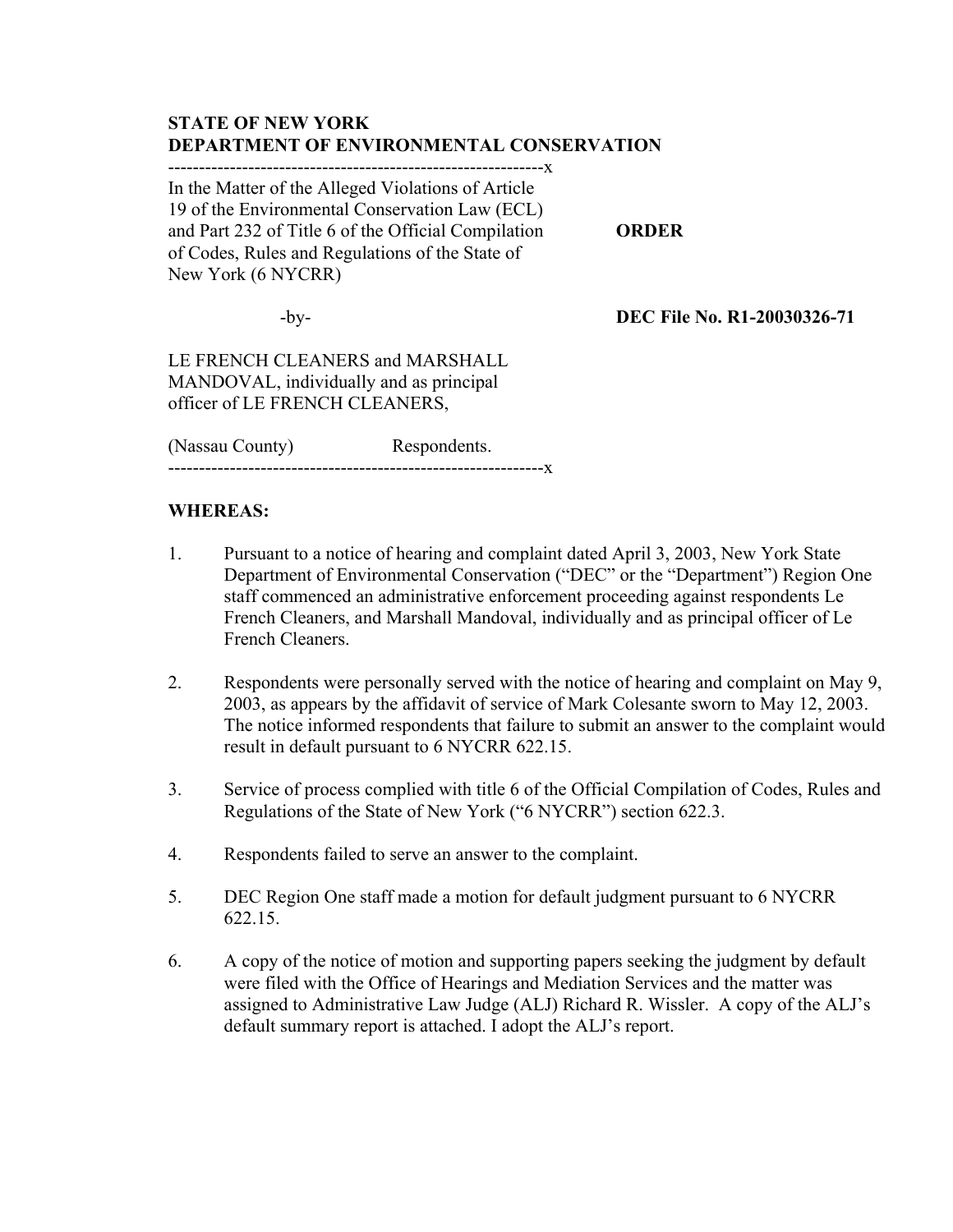### **NOW, THEREFORE IT IS ORDERED THAT:**

- I. Department staff's motion for a default judgment pursuant to 6 NYCRR 622.15 is granted.
- II. Pursuant to 6 NYCRR 622.15, respondents Le French Cleaners and Marshall Mandoval, individually and as principal officer of Le French Cleaners, are adjudged to be in default and to have waived their right to a hearing in this enforcement proceeding. Accordingly, the allegations in the complaint are deemed admitted. The allegations deemed admitted include:
	- a. that respondents violated 6 NYCRR 232.16 by failing to make available records of third-party compliance inspections for the years 2000, 2001 and 2002;
	- b. that respondents violated 6 NYCRR 232.9(b) by failing to pre-treat perccontaminated wastewater prior to evaporation;
	- c. that respondents violated 6 NYCRR 232.12 by failing to produce for the Department the records as required; and
	- d. that respondents violated 6 NYCRR 232.15(b)(3) by failing to register with the Department ninety days before the respondents replaced their second generation dry cleaning machine with a fourth generation dry cleaning machine.
- III. For having violated ECL article 19 and 6 NYCRR part 232, respondents are assessed a civil penalty of TEN THOUSAND DOLLARS (\$10,000). Respondents shall, within ten days of the receipt of this order, pay this penalty by cashier's check, certified check or money order payable to the order of "NYSDEC" and deliver the payment to the Department at the following address: Regional Attorney, NYSDEC Region One, Attention Karen A. Murphy, Esq., SUNY Building 40, Stony Brook, New York 11790- 2356.
- IV. Respondents shall immediately comply with the provisions of 6 NYCRR 232 and correct all violations thereof.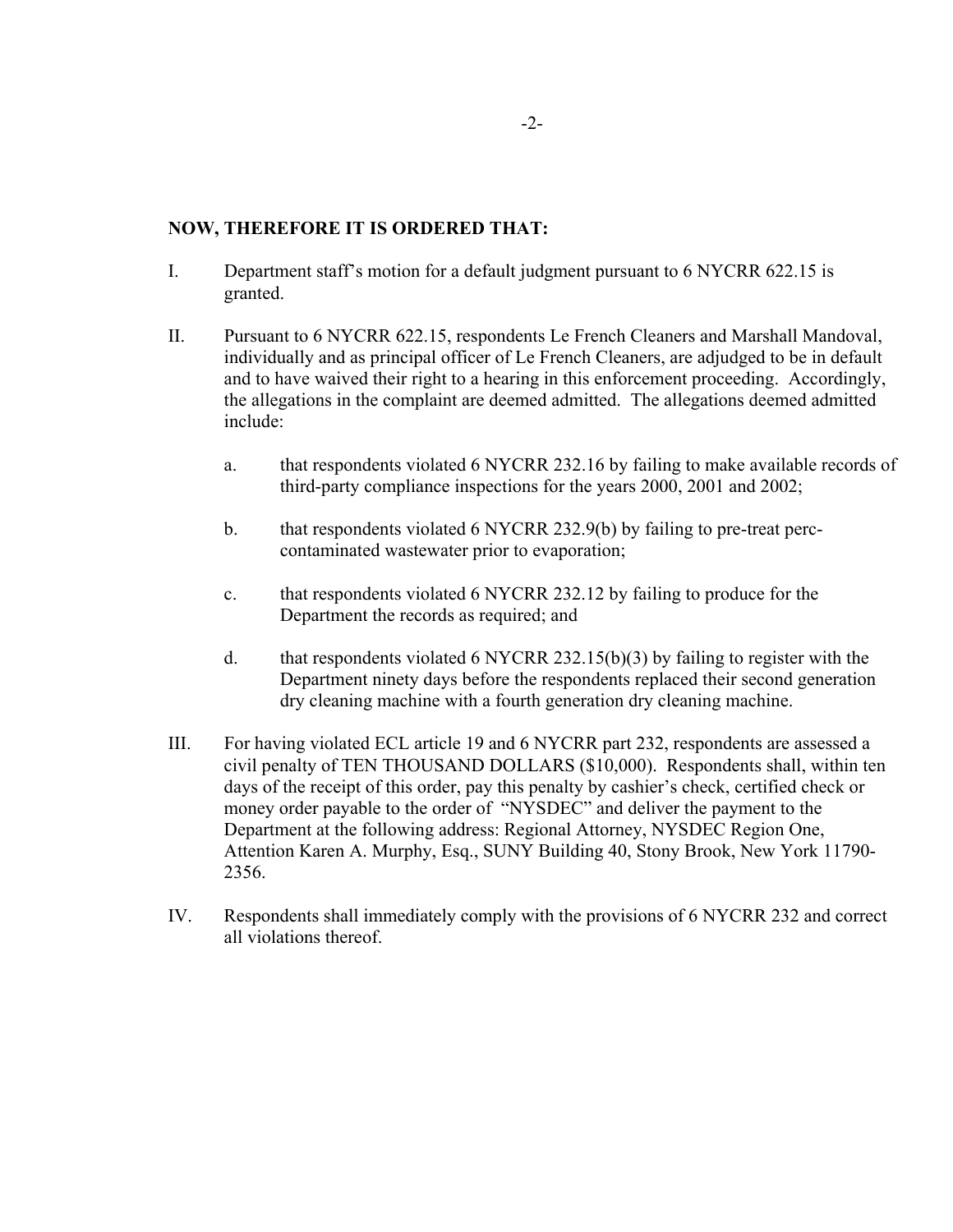- V. All communications with the Department concerning this order shall be made to: Craig L. Elgut, Esq., Assistant Regional Attorney, NYSDEC Region One, SUNY Building 40, Stony Brook, New York 11790-2356.
- VI. The provisions, terms and conditions of this order shall bind respondents and their successors and assigns.

For the New York State Department of Environmental Conservation

 $/s/$ By: Erin M. Crotty, Commissioner

Dated: Albany, New York May 21, 2004

To: Mr. Marshall Mandoval Le French Cleaners 3572 Long Beach Road Oceanside, NY 11572

> Craig L. Elgut, Esq. Assistant Regional Attorney NYSDEC - Region 1 SUNY Building 40 Stony Brook, NY 11790-2356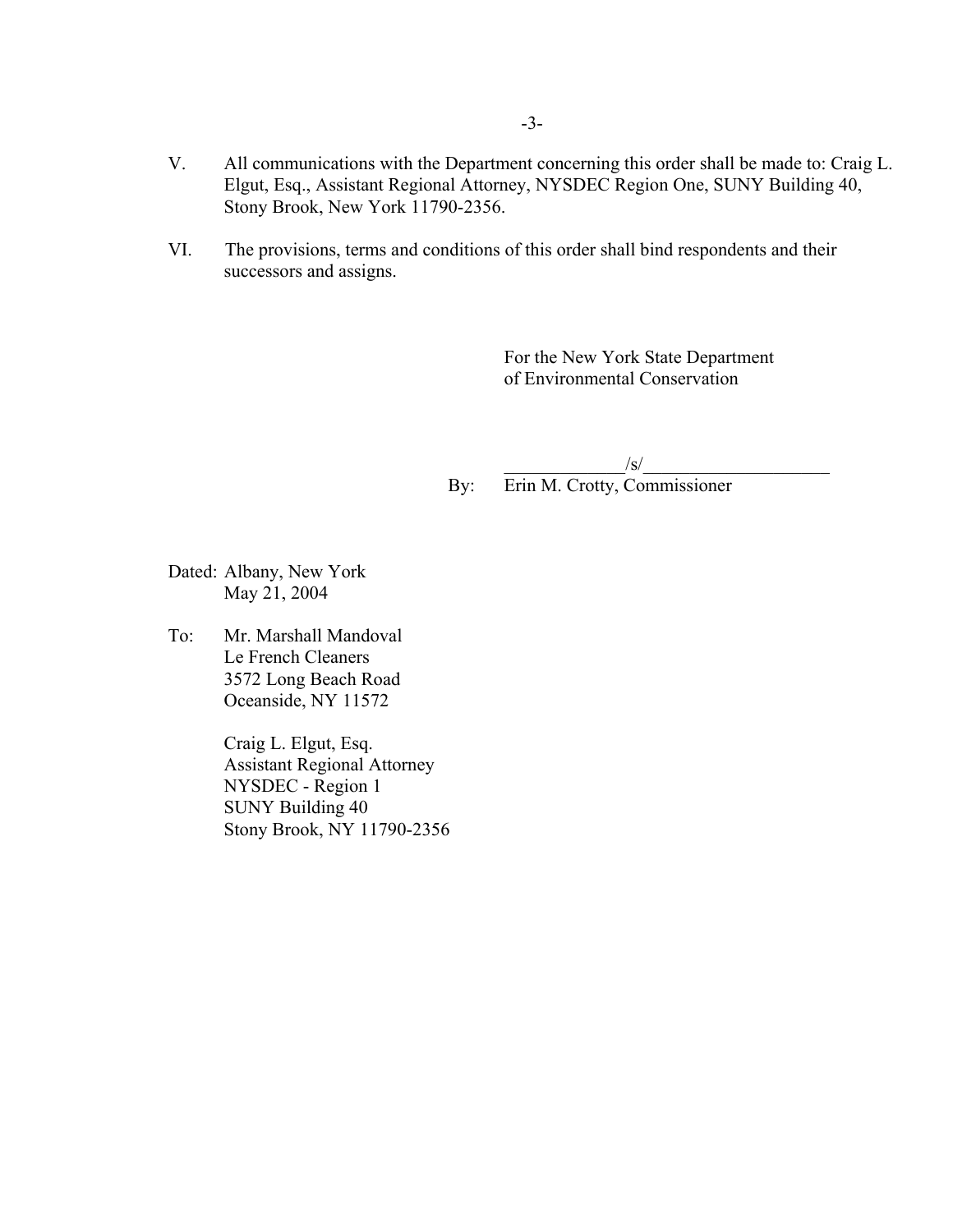## **STATE OF NEW YORK DEPARTMENT OF ENVIRONMENTAL CONSERVATION**

-------------------------------------------------------------x

In the Matter of the Alleged Violations of Article 19 of the Environmental Conservation Law (ECL) and Part 232 of Title 6 of the Official Compilation **SUMMARY REPORT** of Codes, Rules and Regulations of the State of New York (6 NYCRR)

-by- **DEC File No. R1-20030326-71**

LE FRENCH CLEANERS and MARSHALL MANDOVAL, individually and as principal officer of LE FRENCH CLEANERS,

(Nassau County) Respondents.

-------------------------------------------------------------x

#### **Proceedings**

On April 3, 2003, Region 1 Staff of the Department of Environmental Conservation (Department Staff or Staff) commenced this enforcement action by duly serving a notice of hearing and complaint, dated and verified April 3, 2003, along with a cover letter of the same date, on Respondents, Le French Cleaners and Marshall Mandoval, by certified mail, return receipt requested. The notice of hearing stated that Respondents would be in default and would waive their right to a hearing if Respondents did not answer the complaint within 21 days of its receipt, or attend the pre-hearing conference scheduled for May 28, 2003, at the Department's Region 1 office in Stony Brook. After attempts at delivery failed, these documents were returned by the US Postal Service to the Region 1 office on May 8, 2003, marked "Unclaimed" and "Refused."

On May 9, 2003, Environmental Conservation Officer (ECO) Mark Colestante personally served a copy of the aforementioned notice of hearing and complaint, but with a cover letter dated April 23, 2003, on Respondent Marshall Mandoval. ECO Colestante signed an affidavit on, May 12, 2003, attesting to such personal service on May 9, 2003. The cover letter dated April 23, 2003, and served by ECO Colestante, indicated that a pre-hearing conference in the matter would be held at the Department's Region 1 office on May 28, 2003, at 11:30 a.m. The notice of hearing served by the ECO indicated that the pre-hearing conference would be held on May 28, 2003, at 11:30 p.m. A pre-hearing conference was held on May 28, 2003, at 11:30 a.m., at which the undersigned was present, by phone. Respondents did not appear.

The notice of hearing served on May 9, 2003, advised Respondents that they had twenty days from the service of the complaint on them to serve an answer thereto on the Department. Moreover, the notice of hearing advised Respondents that failure to timely answer or attend the pre-hearing conference would result in a default being taken against them pursuant to the provisions of 6 NYCRR 622.15, as well as a waiver of their right to a hearing in the matter. No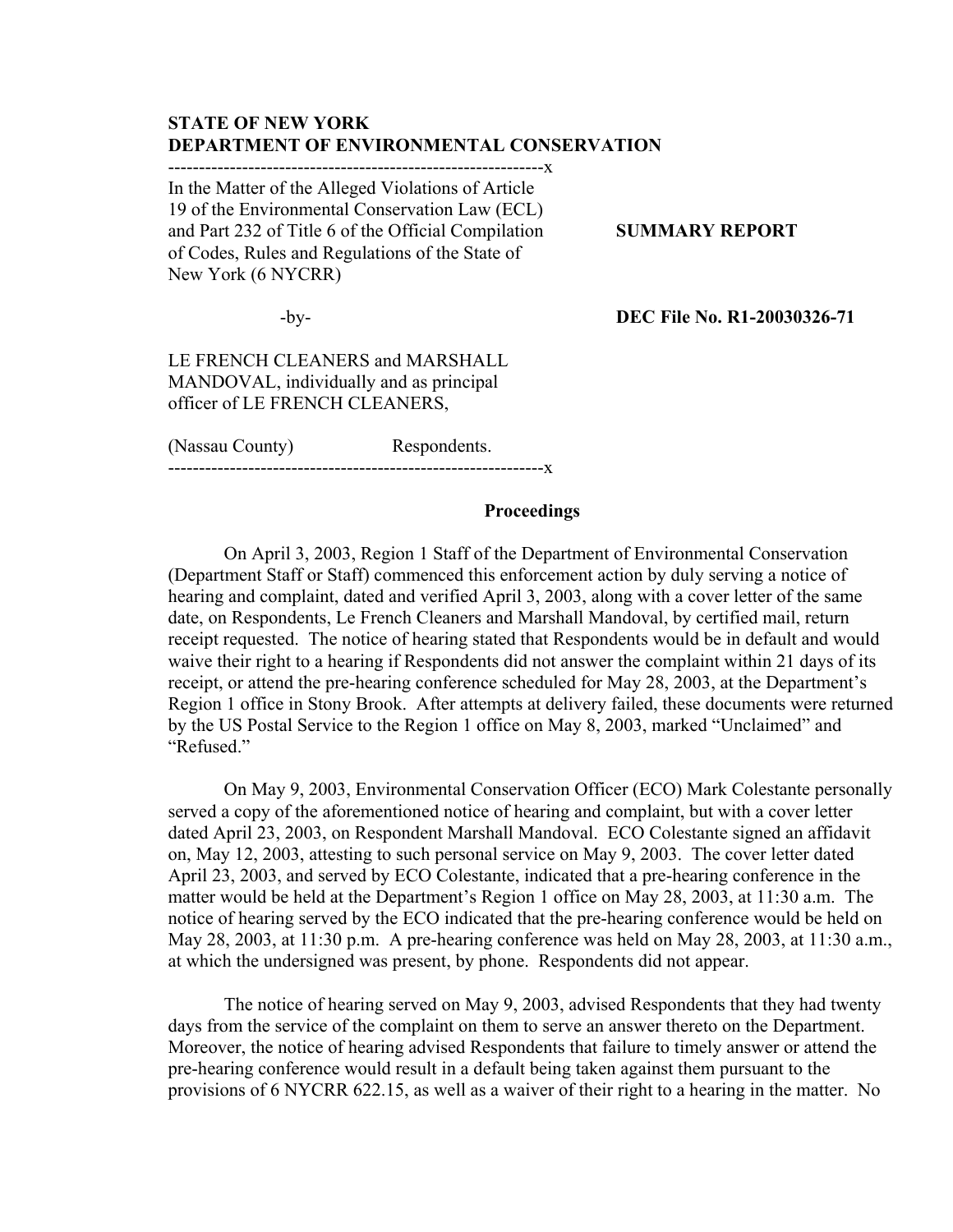answer to the complaint has been served upon the Department.

The complaint alleges that at all times relevant Respondent Marshall Mandoval was the owner and operator of a dry cleaning facility known as Le French Cleaners, located at 3572 Long Beach Road in the Town of Oceanside, Nassau County, New York (the facility). The facility is subject to the provisions of 6 NYCRR 232 regulating perchloroethylene (perc) dry cleaning facilities. Located in a shopping center, it is a "mixed use facility" as provided in 6 NYCRR 232.2(b) and operates non-vented equipment, including a fourth generation dry cleaning machine. Department Staff inspected the facility on October 30, 2002.

The complaint alleges four causes of action. Respondent allegedly violated:

- 1. 6 NYCRR 232.16 by failing to make available compliance inspection records documenting required annual compliance inspections for the years 2000, 2001 and 2002.
- 2. 6 NYCRR 232.9(b) by failing to pre-treat perc-contaminated wastewater with double carbon filtration prior to evaporation.
- 3. 6 NYCRR 232.12 by failing to produce the spill, incident, maintenance, operational logs and other records thereby required upon Department request.
- 4. 6 NYCRR 232.15(b)(3) by failing to register with the Department ninety days before it replaced its second generation dry cleaning machine with a fourth generation dry cleaning machine.

As relief, the complaint seeks an Order of the Commissioner (a) finding Respondents in violation of the aforementioned sections of 6 NYCRR 232, (b) directing that they cease and desist from any further violations of Part 232 and comply with all outstanding and effective permits and licenses, and (c) assessing a civil penalty in the amount of \$10,000.

By motion dated July 10, 2003, Department Staff moved for a default pursuant to 6 NYCRR 622.15. This motion was made on notice to Respondents. Annexed to the notice of motion and in support thereof was an affirmation by Assistant Regional Attorney Galen Wilcox, also dated July 10, 2003, as well as an Exhibit A, the envelope of the original certified mailing returned and marked by the USPS as unclaimed and refused, along with a copy of the notice of hearing and complaint and a cover letter all dated April 3, 2003; an Exhibit B, a copy of the notice of hearing and a cover letter dated April 23, 2003, as well as a copy of the complaint dated April 3, 2003; an Exhibit C, a copy of the affidavit of service by personal delivery upon Respondents sworn to and signed by ECO Mark Colesante on May 12, 2003; and an Exhibit D, a proposed Order. As part of its application, Department Staff also filed with the Office of Hearings and Mediation Services an affidavit of service by mail of the present notice of motion for default and supporting papers on Respondents, sworn to and signed by Galen Wilcox on July 10, 2003.

On November 13, 2003, Department Staff forwarded to the undersigned a memorandum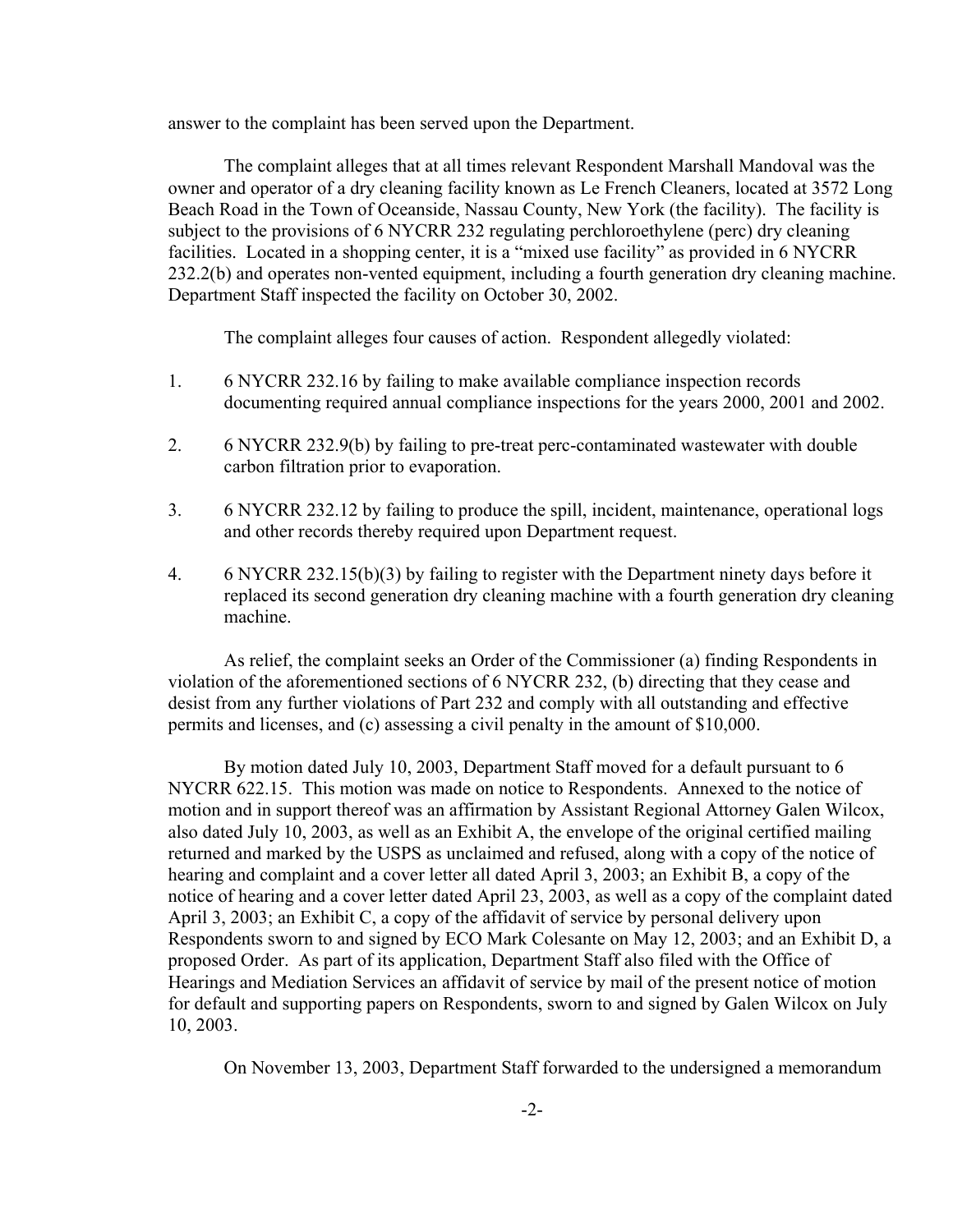setting forth its justification for the civil penalty sought in the complaint.

To date, neither the Department Staff nor the Office of Hearings and Mediation Services has received any response to Staff's motion of a default of July 10, 2003.

# **Findings of Fact**

- 1. On October 30, 2002, Respondent Marshall Mandoval was the owner and operator of a dry cleaning facility known as Le French Cleaners located at 3572 Long Beach Road in the Town of Oceanside, Nassau County, New York (the facility).
- 2. The facility is subject to the provisions of 6 NYCRR 232 regulating perchloroethylene (perc) dry cleaning facilities. Located in a shopping center, it is a "mixed use facility" as provided in 6 NYCRR 232.2(b) and operates non-vented equipment, including a fourth generation dry cleaning machine.
- 3. Despite requests made by Department Staff on October 30, 2002, January 17, 2003, and February 28, 2003, Respondents failed to make available compliance inspection records documenting required annual compliance inspections for the years 2000, 2001 and 2002.
- 4. During Department Staff's inspection on October 30, 2002, Respondents' employee advised Department Staff that perc-contaminated wastewater that comes out of the dry cleaning machine's separator was placed in the cooling tower basin from which the perc would be evaporated without any further pre-treatment, in particular, without double carbon filtration prior to evaporation.
- 5. Despite requests made by Department Staff on October 30, 2002, January 17, 2003, and February 28, 2003, Respondents failed to make available for inspection records for the current and previous five years of all spills, incidents, emergency response episodes, air cleaning equipment maintenance, exhaust system maintenance, drying sensor maintenance, activated carbon amounts, wastewater treatment carbon cartridge replacement, perchloroethylene purchases, leak inspection dates, refrigerated condenser temperature readings, operation and maintenance checklists required by 6 NYCRR 232.8, and compliance inspection reporting forms required by 6 NYCRR 232.16.
- 6. During Department Staff's inspection on October 30, 2002, Department Staff observed that Respondents were operating a fourth generation dry cleaning machine. A review of Nassau County Department of Health records indicated that in 1997 Respondents were operating a second generation dry cleaning machine, which machines were required to be replaced pursuant to 6 NYCRR 232.6. Respondents did not register with the Department ninety days before replacing their second generation dry cleaning machine with a fourth generation dry cleaning machine.
- 7. On May 9, 2003, Environmental Conservation Officer (ECO) Mark Colestante personally served a notice of hearing and complaint in this matter, dated April 3, 2003, with a cover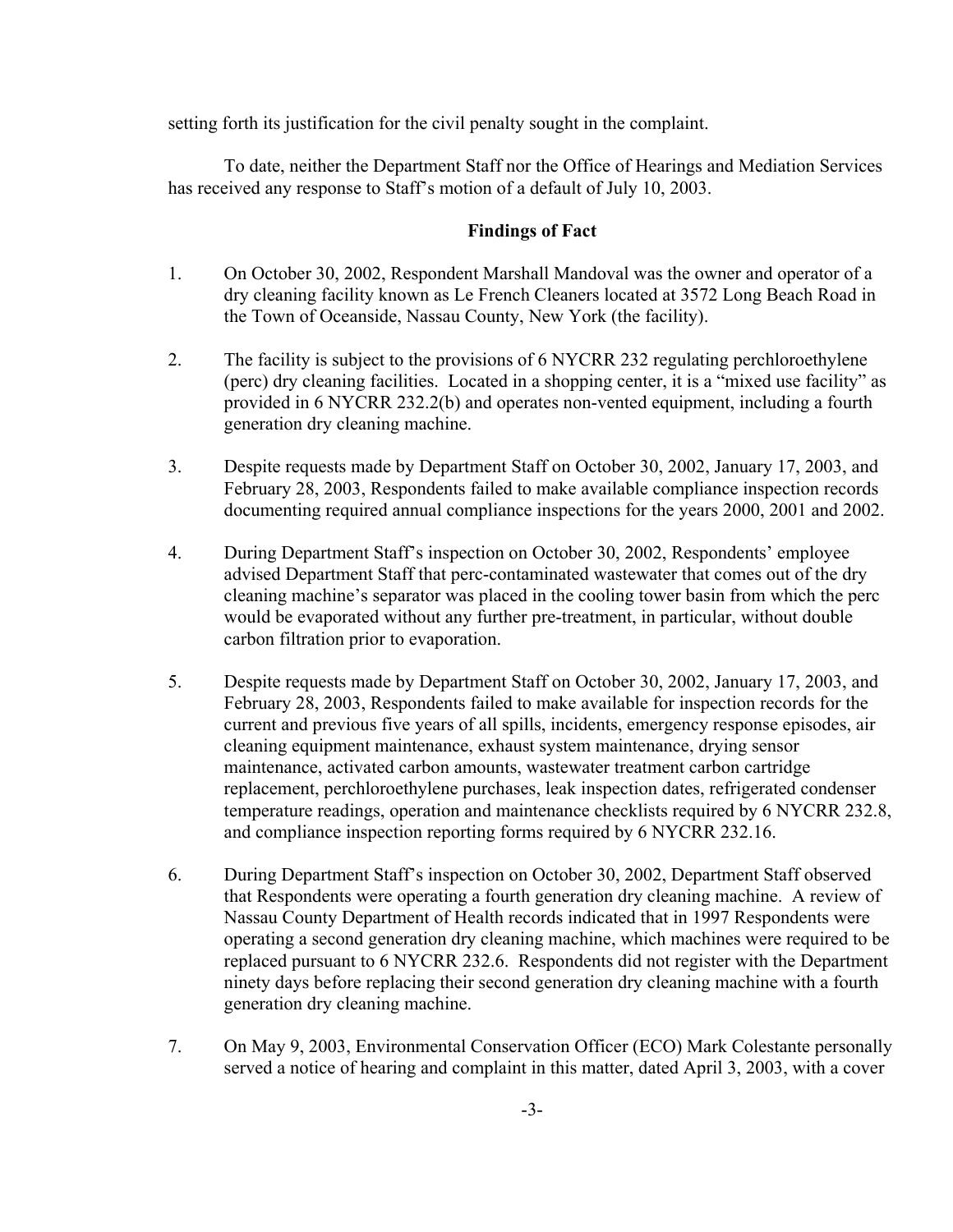letter dated April 23, 2003, on Respondent Marshall Mandoval. The cover letter dated April 23, 2003, indicated that a pre-hearing conference in the matter would be held at the Department's Region 1 office on May 28, 2003, at 11:30 a.m. The notice of hearing served by the ECO indicated that the pre-hearing conference would be held on May 28, 2003, at 11:30 p.m. A pre-hearing conference was held on May 28, 2003, at 11:30 a.m. at which Respondents did not appear.

- 8. The notice of hearing advised Respondents that they had twenty days from the service of the notice of hearing and complaint on them to serve an answer thereto on the Department. Moreover, the notice of hearing advised Respondents that failure to timely answer or attend the pre-hearing conference would result in a default being taken against them pursuant to the provisions of 6 NYCRR 622.15, as well as a waiver of their right to a hearing in the matter. No answer to the complaint has been served upon the Department.
- 9. The time for Respondents to serve an answer to the complaint personally served on May 9, 2003, expired on May 29, 2003. Respondents did not file an answer to the complaint within the twenty day period as required by regulation, nor has any answer to the complaint been served upon the Department, to date.
- 10. The present motion by Department Staff for a default pursuant 6 NYCRR 622.15 was made on notice to Respondents on July 10, 2003. To date, Respondents have not served a response to the motion for default.

### **Discussion**

### Motion for Default Judgment

According to the Department's enforcement hearing regulations, a Respondent's failure to file a timely answer, or even if a timely answer has been filed, a Respondent's failure to appear at the pre-hearing conference, constitutes a default and a waiver of Respondent's right to a hearing (see 6 NYCRR 622.15[a]). Under these circumstances, DEC Staff may move for a default judgment. Pursuant to 6 NYCRR 622.15(b), Staff's motion must contain:

- 1. Proof of service upon Respondent of the notice of hearing and complaint or other such document which commenced the proceeding;
- 2. Proof of Respondent's failure to appear at a pre-hearing conference, or to file a timely answer; and
- 3. A proposed order.

The affidavit of ECO Colestante, sworn to on May 12, 2003, demonstrates that service of the notice of hearing and complaint was made personally upon Respondents on May 9, 2003, and was thus in a manner consistent with the requirements outlined in 6 NYCRR 622.3(a)(3). Accordingly, Respondents' time to answer expired on May 29, 2003 (see 6 NYCRR 622.4[a]).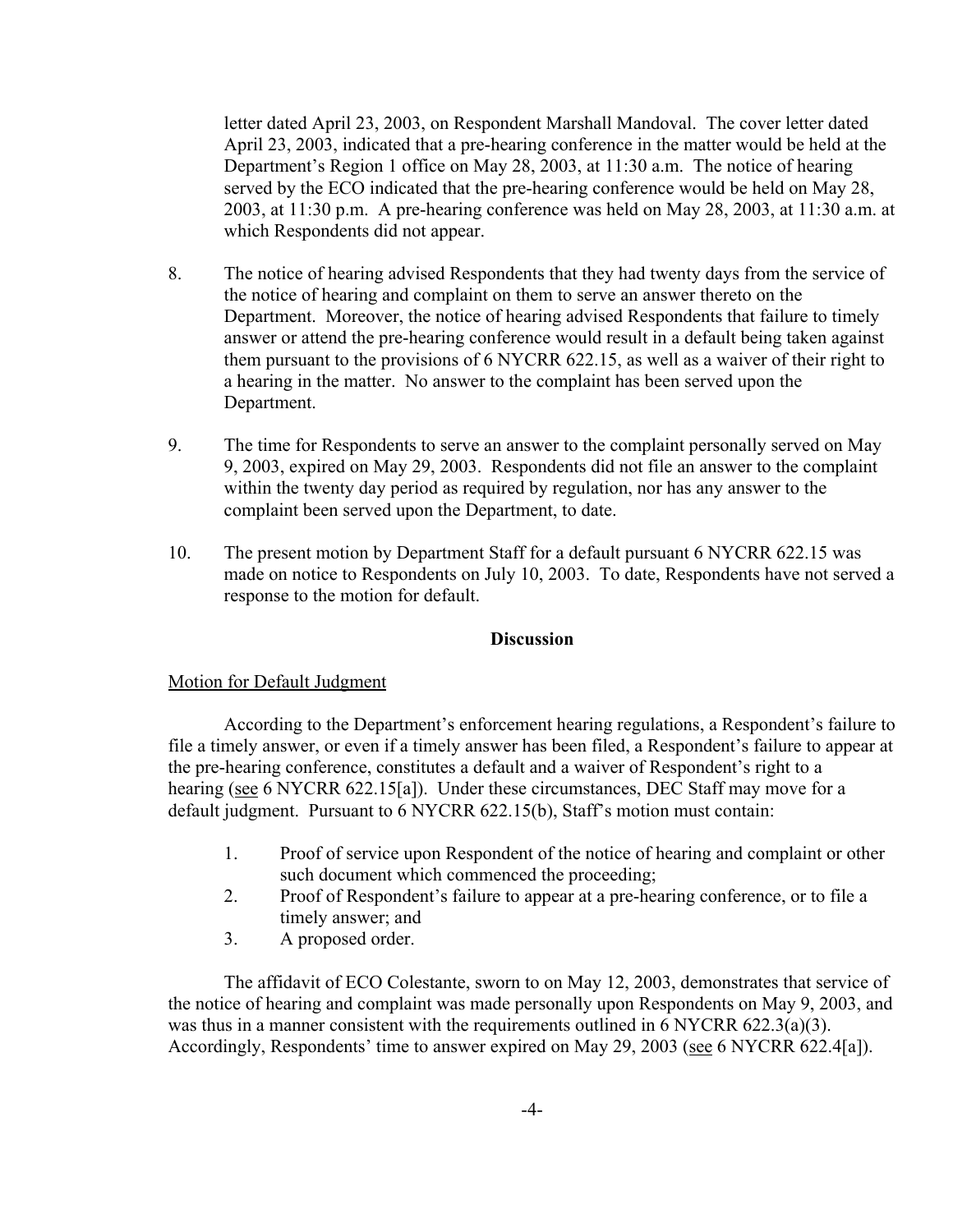According to the July 10, 2003, affidavit of Galen Wilcox, Esq., Assistant Regional Attorney, Respondents neither answered the complaint nor appeared at the scheduled pre-hearing conference. Although there is a discrepancy in the time of day of the scheduled pre-hearing conference on May 28, 2003, in the notice of hearing and the cover letter of April 23, 2003, it is clear that Respondents failed to answer the complaint. Since Respondent did not answer the complaint as required by 6 NYCRR 622.4(a), the Commissioner may conclude that Respondents are in default, and therefore grant Staff's motion pursuant to 6 NYCRR 622.15.

#### Relief

The relief requested by Department Staff in the complaint is similar to what is outlined in the proposed order. In particular, while seeking future compliance with Part 232 regulations, Staff also seeks the imposition of a civil penalty in the amount of \$10,000, and has justified this amount in a memorandum provided to the Office of Hearings and Mediation Services.

With respect to the first cause of action, Staff seeks a penalty in the amount of \$1,000 for each of the three years compliance inspection reports were not produced by Respondents, 2000, 2001, and 2002, for a total of \$3,000. Staff estimates that a compliance inspection would have cost Respondents approximately \$500 for each year, and thus Respondents realized a total economic benefit of \$1,500. Staff seeks to disgorge this economic benefit as well as deter future non-compliance. In Staff's view, a penalty of \$1,500 is an effective deterrent. Accordingly, a total penalty of \$3,000 is proposed for the first cause of action. This sum and justification are consistent with ECL 71-2103 and the Department's Civil Penalty Policy.

With respect to the second cause of action, Staff seeks a penalty of \$6,000. In the estimation of Staff, by avoiding the expense associated with proper treatment of perccontaminated wastewater, Respondents have realized an economic benefit of \$3,000. Moreover, given the potential health impacts associated with allowing perc to evaporate into the atmosphere, an appropriate penalty to deter such future non-compliance is warranted, which should be \$3,000, Staff asserts. Thus, a total penalty of \$6,000 is justified for this violation. This sum and justification are consistent with ECL 71-2103 and the Department's Civil Penalty Policy.

With respect to the third cause of action, Staff seeks a penalty of \$500. In failing to maintain required records, Respondents realized an economic benefit, which Staff estimates to be \$250. An additional penalty of \$250 is appropriate to deter such future non-compliance, Staff asserts. Accordingly, a total civil penalty of \$500 is justified for this violation. This sum and justification are consistent with ECL 71-2103 and the Department's Civil Penalty Policy.

With respect to the fourth cause of action, Staff seeks a penalty of \$500. By failing to advise the Department of its intent to install a fourth generation dry cleaning machine through required registration, Respondents realized an economic benefit of \$250, in Staff's estimation. An additional penalty of \$250 to deter such future non-compliance is justified, according to Staff. This sum and justification are consistent with ECL 71-2103 and the Department's Civil Penalty Policy.